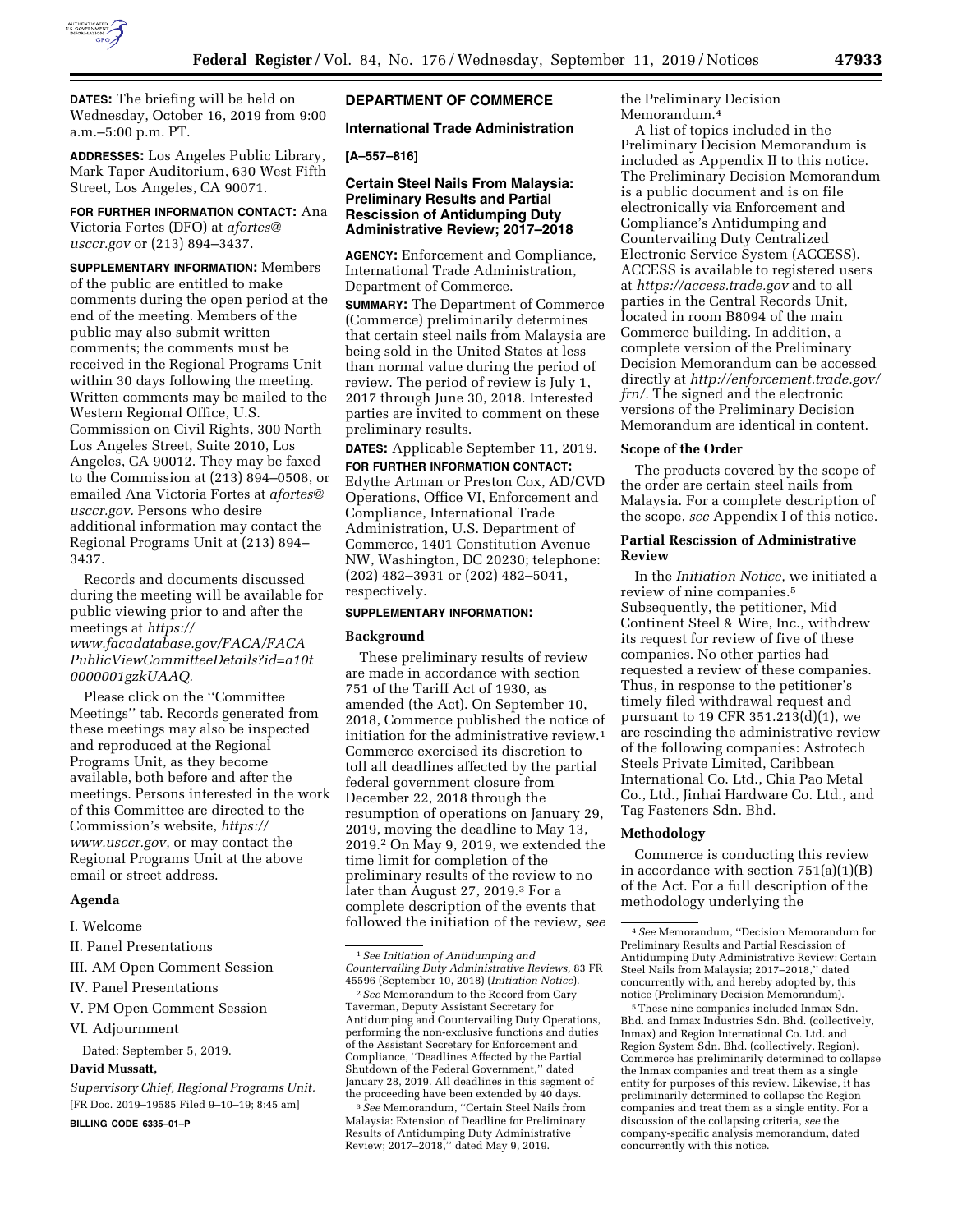preliminary results, *see* the Preliminary Decision Memorandum.

### **Preliminary Results of Review**

We preliminarily determine that, for the period July 1, 2017 through June 30, 2018, the following weighted-average dumping margins exist:

| Producer/exporter                                            | Weighted-<br>average<br>dumping<br>margin<br>(percent) |
|--------------------------------------------------------------|--------------------------------------------------------|
| Inmax Sdn. Bhd. and Inmax In-<br>dustries Sdn. Bhd           | 0.OO                                                   |
| Region International Co. Ltd.<br>and Region System Sdn. Bhd. | 3 47                                                   |

### **Disclosure and Public Comment**

Commerce will disclose to parties to the proceeding any calculations performed in connection with these preliminary results of review within five days after the date of publication of this notice.6 Interested parties may submit case briefs no later than seven days after the date on which the last verification report is issued in this administrative review.7 Rebuttal briefs, limited to issues raised in the case briefs, may be filed no later than five days after the deadline for filing case briefs.8 Parties who submit case or rebuttal briefs in this proceeding are encouraged to submit with each argument: (1) A statement of the issue; (2) a brief summary of the argument; and (3) a table of authorities.9 Case and rebuttal briefs should be filed using ACCESS.10

Interested parties who wish to request a hearing must submit a written request to the Assistant Secretary for Enforcement and Compliance within 30 days of the date of publication of this notice.11 Requests should contain: (1) The party's name, address and telephone number; (2) the number of participants; and (3) a list of issues parties intend to discuss. Issues raised in the hearing will be limited to those raised in the respective case and rebuttal briefs. If a request for a hearing is made, Commerce intends to hold the hearing at the U.S. Department of Commerce, 1401 Constitution Avenue NW, Washington, DC 20230, at a date and time to be determined.12 Parties should confirm by telephone the date,

- 8*See* 19 CFR 351.309(d)(1).
- 9*See* 19 CFR 351.309(c)(2) and (d)(2).
- 10*See* 19 CFR 351.303.

12*See* 19 CFR 351.310(d).

time, and location of the hearing two days before the scheduled date.

Unless extended, Commerce intends to issue the final results of this administrative review, which will include the results of our analysis of all issues raised in the case briefs, within 120 days of publication of these preliminary results in the **Federal Register**, pursuant to section 751(a)(3)(A) of the Act.

#### **Assessment Rates**

Upon completion of the administrative review, Commerce shall determine, and U.S. Customs and Border Protection (CBP) shall assess, antidumping duties on all appropriate entries covered by this review.13 The final results of this review shall be the basis for the assessment of antidumping duties on entries of merchandise covered by the final results of this review and for future deposits of estimated duties, where applicable.14 We intend to issue instructions to CBP 15 days after the publication date of the final results of this review.

### **Cash Deposit Requirements**

The following cash deposit requirements will be effective upon publication of the final results of this administrative review for all shipments of the subject merchandise entered, or withdrawn from warehouse, for consumption on or after the publication date of the final results of this administrative review, as provided by section  $751(a)(2)(C)$  of the Act:  $(1)$  The cash deposit rate for Inmax and Region listed above will be equal to the weighted-average dumping margin established in the final results of this administrative review; (2) for previously reviewed or investigated companies not listed above, the cash deposit rate will continue to be the company-specific rate published for the most recently completed segment of this proceeding in which they were reviewed; (3) if the exporter is not a firm covered in this review, a prior review, or in the investigation but the producer is, the cash deposit rate will be the rate established for the most recently completed segment of this proceeding for the producer of the merchandise; and (4) the cash deposit rate for all other producers or exporters will continue to be the all-others rate of 2.66 percent. These cash deposit requirements, when imposed, shall remain in effect until further notice.

#### **Notification to Importers**

This notice also serves as a reminder to importers of their responsibility under 19 CFR 351.402(f)(2) to file a certificate regarding the reimbursement of antidumping duties prior to liquidation of the relevant entries during this review period. Failure to comply with this requirement could result in Commerce's presumption that reimbursement of antidumping duties occurred and the subsequent assessment of double antidumping duties.

#### **Notification to Interested Parties**

We are issuing and publishing this notice in accordance with sections 751(a)(1) and 777(i)(1) of the Act and sections 19 CFR 351.213(h)(1) and 351.221(b)(4).

Dated: September 5, 2019.

### **Jeffrey I. Kessler,**

*Assistant Secretary for Enforcement and Compliance.* 

### **Appendix I**

#### **Scope of the Order**

The merchandise covered by the antidumping duty order is certain steel nails having a nominal shaft length not exceeding 12 inches.15 Certain steel nails include, but are not limited to, nails made from round wire and nails that are cut from flat-rolled steel. Certain steel nails may be of one piece construction or constructed of two or more pieces. Certain steel nails may be produced from any type of steel, and may have any type of surface finish, head type, shank, point type and shaft diameter. Finishes include, but are not limited to, coating in vinyl, zinc (galvanized, including but not limited to electroplating or hot dipping one or more times), phosphate, cement, and paint. Certain steel nails may have one or more surface finishes. Head styles include, but are not limited to, flat, projection, cupped, oval, brad, headless, double, countersunk, and sinker. Shank styles include, but are not limited to, smooth, barbed, screw threaded, ring shank and fluted. Screw-threaded nails subject to this proceeding are driven using direct force and not by turning the nail using a tool that engages with the head. Point styles include, but are not limited to, diamond, needle, chisel and blunt or no point. Certain steel nails may be sold in bulk, or they may be collated in any manner using any material.

Excluded from the scope of this order are certain steel nails packaged in combination with one or more non-subject articles, if the total number of nails of all types, in aggregate regardless of size, is less than 25. If packaged in combination with one or more non-subject articles, certain steel nails remain subject merchandise if the total number of nails of all types, in aggregate regardless of size, is equal to or greater than 25, unless otherwise

<sup>6</sup>*See* 19 CFR 351.224(b).

<sup>7</sup>*See* 19 CFR 351.309(c)(1)(ii).

<sup>11</sup>*See* 19 CFR 351.310(c).

<sup>13</sup>*See* 19 CFR 351.212(b).

<sup>14</sup>*See* section 751(a)(2)(C) of the Act.

 $^{15}\mathrm{The}$  shaft length of certain steel nails with flat heads or parallel shoulders under the head shall be measured from under the head or shoulder to the tip of the point. The shaft length of all other certain steel nails shall be measured overall.